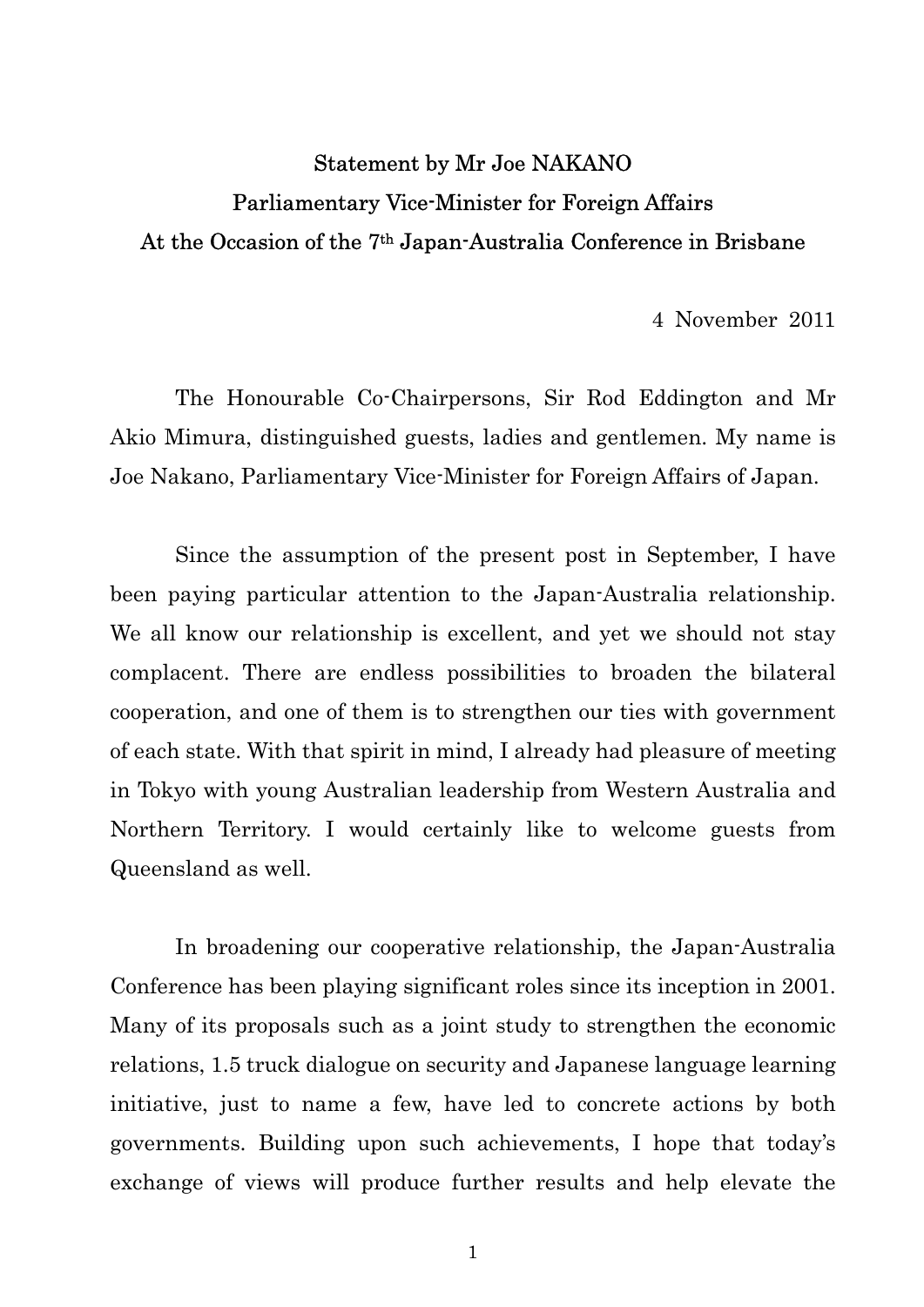relationship to a higher level.

 After the end of World War II, the Japan-Australia relationship started to steadily take off as the Japanese investment in natural resources grew in Australia. Thanks to the tremendous and mutual efforts by preceding generations, this has culminated into stable and complementary economic partnership bound by trust and friendship that we witness today. The supply of natural resources and energy from Australia is indispensable for Japan's economic growth, while trade with and investment from Japan is greatly contributing to Australia's growth.

We should not take this partnership for granted. We should move forward. In this regard, the early resumption of the Japan-Australia EPA negotiations and our efforts to come to an agreement are vital as stated in the recent joint statement by the Japan-Australia Joint Business Conference. The two governments are endeavouring to revitalise the negotiations. Moreover, as you may be aware, the intensive debate is in progress in Japan with regard to Japan's participation in the Trans-Pacific Partnership (TPP) negotiations. After thorough discussions, we are going to make a decision soon. I hope that the members of this Conference will also discuss this matter in depth.

The Japan-Australia relationship has entered into a new phase. That is security cooperation. The achievements for the last decade are remarkable as evidenced by the commencement of Joint Foreign and Defence Ministerial Consultations (2+2), the signing of Acquisition and Cross-servicing Agreement (ACSA) and the increasing number of joint military exercises. The trilateral cooperation that encompasses the US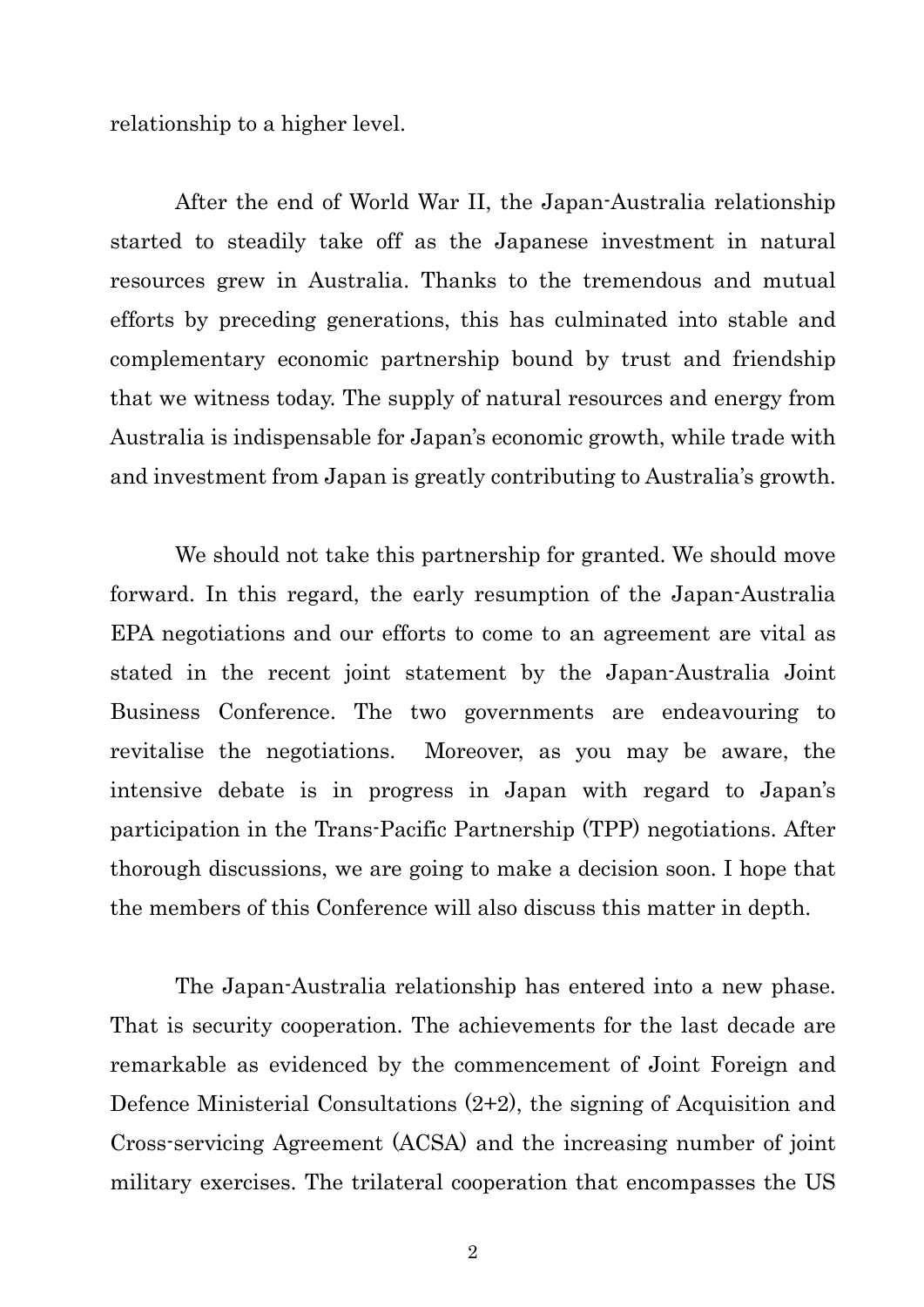is also expanding. Japan and Australia are now true strategic partners in the Asia-Pacific region.

Recent experiences have confirmed this strategic partnership.

 Immediately after the Great East Japan Earthquake and tsunami which struck Japan on 11 March, the government and people of Australia were very swift in extending the messages of sympathies and great amount of support to the affected people. Let me first express my heart-felt appreciation to you all.

 We received a variety of assistance from great many countries. We are grateful to all of them. Among them, it was only Australia and the US that dispatched their armed forces to help search and rescue operations in the affected area. That was indeed a paramount example of our bilateral and trilateral security cooperation.

 Furthermore, I wish to refer to Prime Minister Gillard's visit to Japan in April. She was the first foreign leader who visited the devastated area. She brought hundreds of Koala and Kangaroo dolls for children in Minami-Sanriku town. Her advisers were also handing out the dolls, but all the children were almost fighting one another to get one from Prime Minister herself. She was THAT welcomed. It is a heart-warming episode that symbolizes our friendship.

 Japan is now making its utmost efforts to achieve a reconstruction that is open to the world. In this vein, I sincerely hope that the number of Australian visitors to Japan as well as the amount of

3